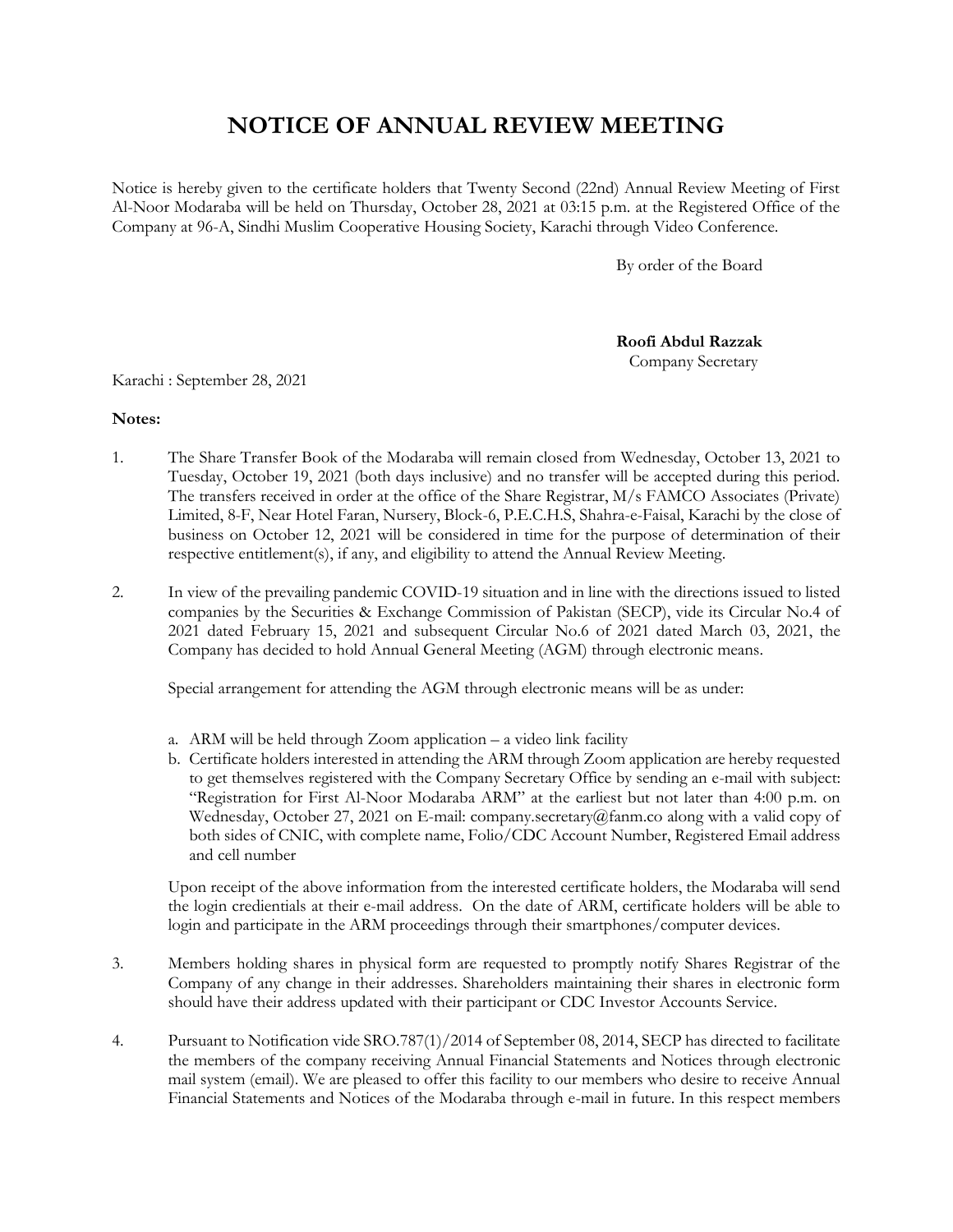are hereby requested to convey their consent via e-mail at company.secretary@fanm.co on a standard request form which is available at the Modaraba website i.e. www.fanm.co mentioning "Electronic FS' in the subject line. Please ensure that your e-mail has sufficient rights and space available to receive such e-mail which may be larger than 1 MB file in size. Further, it is the responsibility of the member to timely update the Shares Registrar of any change in the registered e-mail address.

5. Under the provisions of Section 242 of the Companies Act, 2017, it is mandatory for a listed Company to pay cash dividend to its certificate holders only through electronic mode directly into bank account designated by the entitled certificate holders.

In order to receive dividends directly into their bank account, certificate holders are requested to fill in Electronic Credit Mandate Form available on Modaraba's website and send it duly signed along with a copy of CNIC to the Shres Registrar of the Company M/s FAMCO Associates (Private) Limited, in case of physcial certificates.

In case, certificates are held in CDC then Electronic Credit Mandate Form must be submitted directly to certificate holder's broker/participant/CDC account services. No further action is required if IBAN has already been incorproated/updated in the CDC account or physcial folio of the certificate holder.

6. As per Section 150 of the Income Tax Ordinance, 2001, withholding tax on dividend will be deducted for filers and non-filers of income at different rates as per directives. According to FBR, withholding tax in case of joint accounts will be determined separately based on the filer and non-filer status of the principal and joint shareholder(s) based on their holding proportions. Members who hold shares with jointly, are requested to provide the certificate holding proportions of the principal and joint holder(s) to the Company's Shares Registrar in writing as follows. In case required information is not provided, it will be assumed that the certificates are held in equal proportion by the principal and joint holders.

| Certificate holder name |  | Folio / CDS<br>$A$ ccount $#$ | Total Shares Name and Proportion Name and Proportion | Principal shareholder |        | Joint Shareholder |        |
|-------------------------|--|-------------------------------|------------------------------------------------------|-----------------------|--------|-------------------|--------|
|                         |  |                               |                                                      |                       |        |                   |        |
|                         |  |                               |                                                      | $CNIC$ #              | No. of | $CNIC$ #          | No. of |
|                         |  |                               |                                                      |                       |        |                   |        |
|                         |  |                               |                                                      |                       |        |                   |        |
|                         |  |                               |                                                      |                       |        |                   |        |

To enable the company to make tax deduction on the amount of cash dividend applicable on filers, all the certificate holders whose names are not entered into the Active Tax-payers (ATL) provided on the website of FBR, are advised to make sure that their names are entered in ATL.

- 7. The valid exemption certificate is mandatory to claim exemption amount of withholding tax u/s 150 of the Income Tax Ordianance, 2001 (tax on dividend). The certificate holder(s) who fall in the above mentioned category and wish to avail exemption, must provide Valid Tax Exemption Certificate to our Share Registrars before book closure to avail tax exemption.
- 8. In case of those certificate holders who are non-residents, are requested to please provide their respective details including residence status/country of residence with copy of their NICOP to Share Registrars or by email to company.secretary@fanm.co before book closure. In case of non availability of status in their respective portfolio, the respective tax on dividends would be applicable.
- 9. Section 72 of the Companies Act, 2017 requires every company to replace its physical shares with book-entry form within the period to be notified by the SECP.